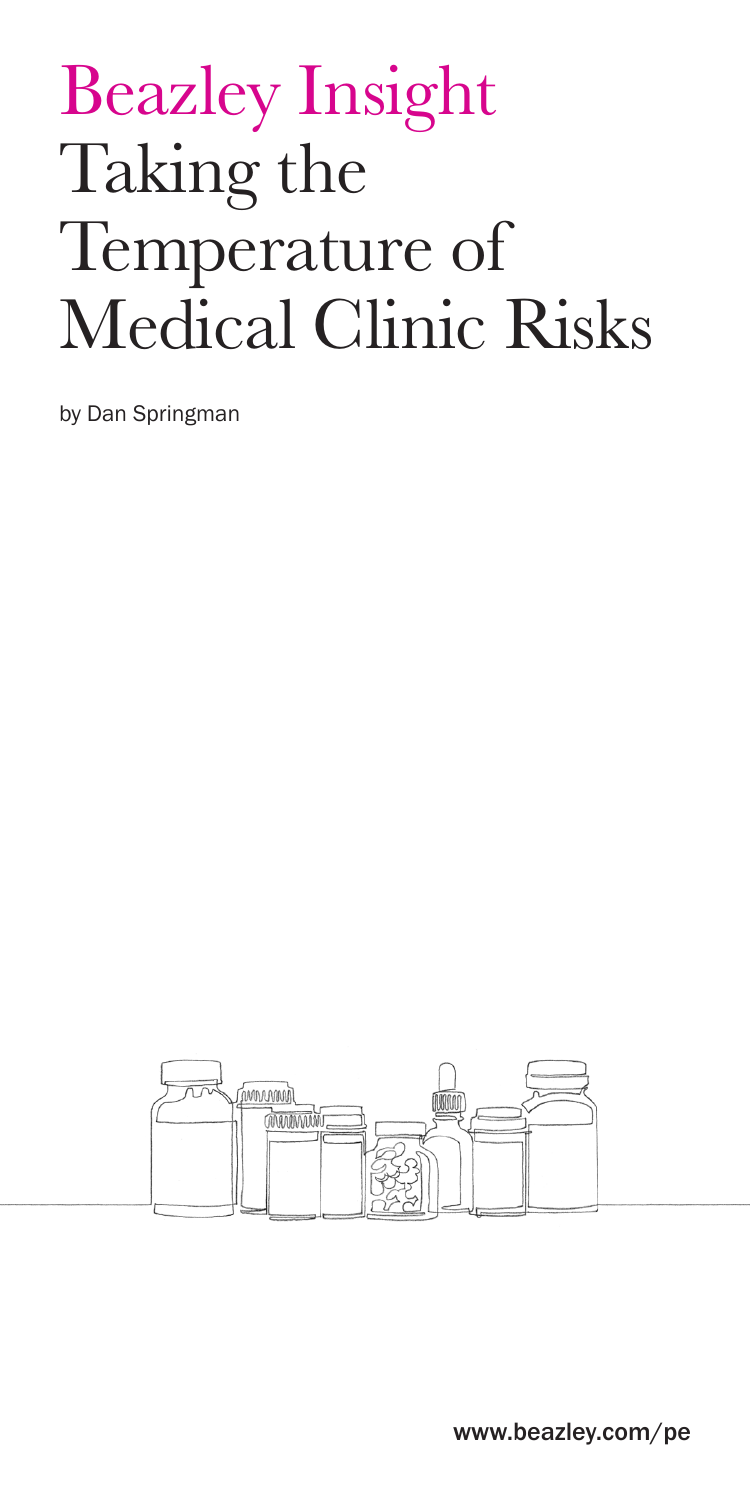## Taking the Temperature of Medical Clinic Risks

by Dan Springman

*The number of retail medical clinics nationwide has expanded from 200 in 2006, to nearly 1,600 today.1 Urgent care "walk in" style clinics are now an estimated \$14.5 billion business.2 Once derogatorily tagged "doc-in-a-boxes," these conveniencefocused medical clinics are rising in stature to play an important role in post-Affordable Care Act healthcare. Thinking about insurance for this booming segment must advance as well.*

*With the passage of the Affordable Care Act, millions of newly insured Americans are tapping into America's healthcare*  system. The shortage of primary care physicians<sup>3</sup> coupled with *the all-American appeal of local, on-demand access is spurring the rapid rise of walk-in style clinics to deliver healthcare. CVS Caremark, for instance, has added 200 new retail clinics since 2011, and has another 850 planned by 2017.4 Similar clinics are sprouting up in other pharmacies, big box stores, and large retail locations.*

*Urgent care clinics have caught the attention of private equity firms, as well as physicians and regional and local hospital systems, which are investing in these enterprises or are otherwise seeking to align their operations with healthcare's wave of the future.*

#### Diverse Services & Staffing

The services provided by these clinics are diverse, ranging from vaccinations and vital signs monitoring, to setting broken bones, caring for wounds, and -- the most common diagnoses in urgent care centers in 2012 -- addressing upper respiratory conditions.5 As urgent care facilities prove less costly and more accessible than emergency rooms, these clinics will increasingly be embraced as the first-line of medicine for those with everything from heart attack symptoms to serious allergic reactions.

Just as the specific health services delivered at these clinics

<sup>1. &</sup>amp; 4. Zamosky, Lisa, What retail clinic growth can teach physicians about patient demand, Medical Economics, 1/8/2014. http://medicaleconomics.modernmedicine.com/medical-economics/news/what-retail-clinic-growth-can-teach-physicians-about-patient-demand

<sup>2.</sup> Creswell, Julie, Race is on to Provide from Rise of Urgent Care, The New York Times, July 9, 2014. http://www.nytimes.com/2014/07/10/business/race-is-on-to-profit-from-rise-of-urgentcare.html? & r=0

<sup>3.</sup> http://www.npr.org/2012/08/07/158370069/the-prognosis-for-the-shortage-in-primarycare

<sup>5.</sup> Urgent Care Association of America, "2012 Urgent Care Benchmarking Survey Results." Urgent Care Industry Information Kit. 2013. Online at http://www.ucaoa.org/docs/urgentcaremediakit 2013.pdf (from Rodak, Sabrina, 25 Things to Know About Urgent Care, August 19, 2013)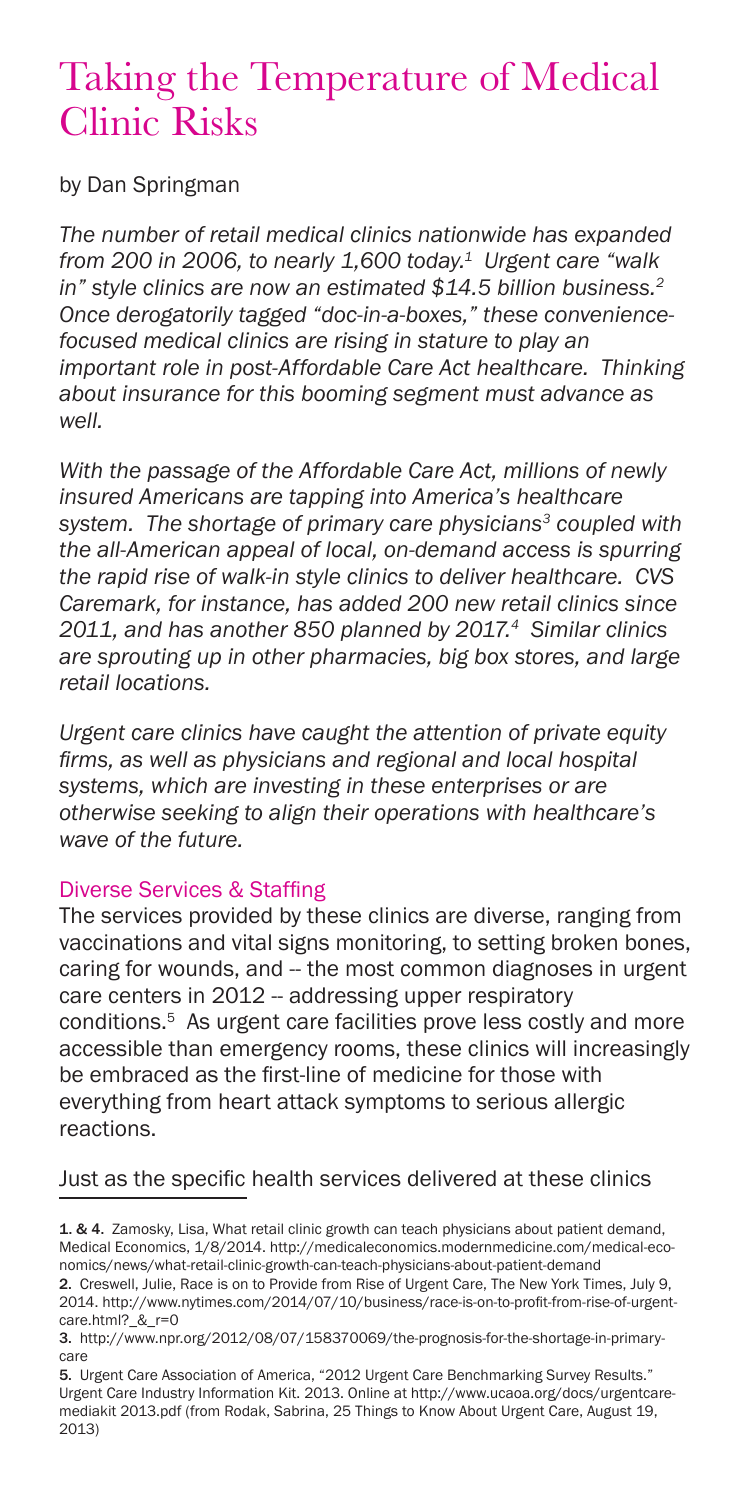varies, so does their staffing. Some facilities have a physician on staff and onsite. Others have physicians supervising from afar, with physician assistants and/or nurses handling day to day issues. Still others have no physician oversight. Regulations pertaining to these clinics vary by state, and continue to evolve. As the industry grows, so does regulatory scrutiny.

#### Multiple Ailments

Along with the usual risks of errors or omissions in treatment, these walk-in clinics usher in unique issues that can exacerbate their exposure. Healthcare providers in these settings typically have limited patient background information on hand, which can make diagnosing tricky. The high volume nature of these clinics also means providers are diagnosing many patients quickly. Misdiagnoses are inevitable.

Coordinating care is difficult. Communication between a patient's primary care and urgent care physician may be limited or non-existent. Important information on things like conflicting medications or essential follow up care could fall through the cracks.

Alignment of patient-provider expectations can be a challenge. Many of the patients using these clinics are newly insured, seeking medical care for the first time. Is a patient expecting a clinic's nurse practitioner to pick up on their heart condition?

What is the standard of care at these clinics? Generally speaking, standards of care will vary based on the certification of the healthcare providers, the services they provide and, perhaps, the demands of the patient population.

The location and nature of these clinics, springing up in strip malls and busy retail environments, means they see more foot traffic than a typical primary care physician's office. They are then more vulnerable to "slip and fall" claims.

Privacy and security liability exposure, a challenge across the healthcare spectrum, is especially pronounced for clinics. On a typical day, these clinics might collect 10 times the volume of patients' personal information (financial, PHI, etc.) than a traditional physician's office. Beyond the prospect of liability if information is breached, these clinics must also worry about how they would handle the costly and complex business of responding to a breach -- from notifying patients to managing the potential reputational fallout of a widely publicized data leak.

#### Insurance Market Prognosis

The growth of medical clinics has not gone unnoticed by insurance providers, and new entrants have been drawn to the prospect of underwriting what from a distance might appear